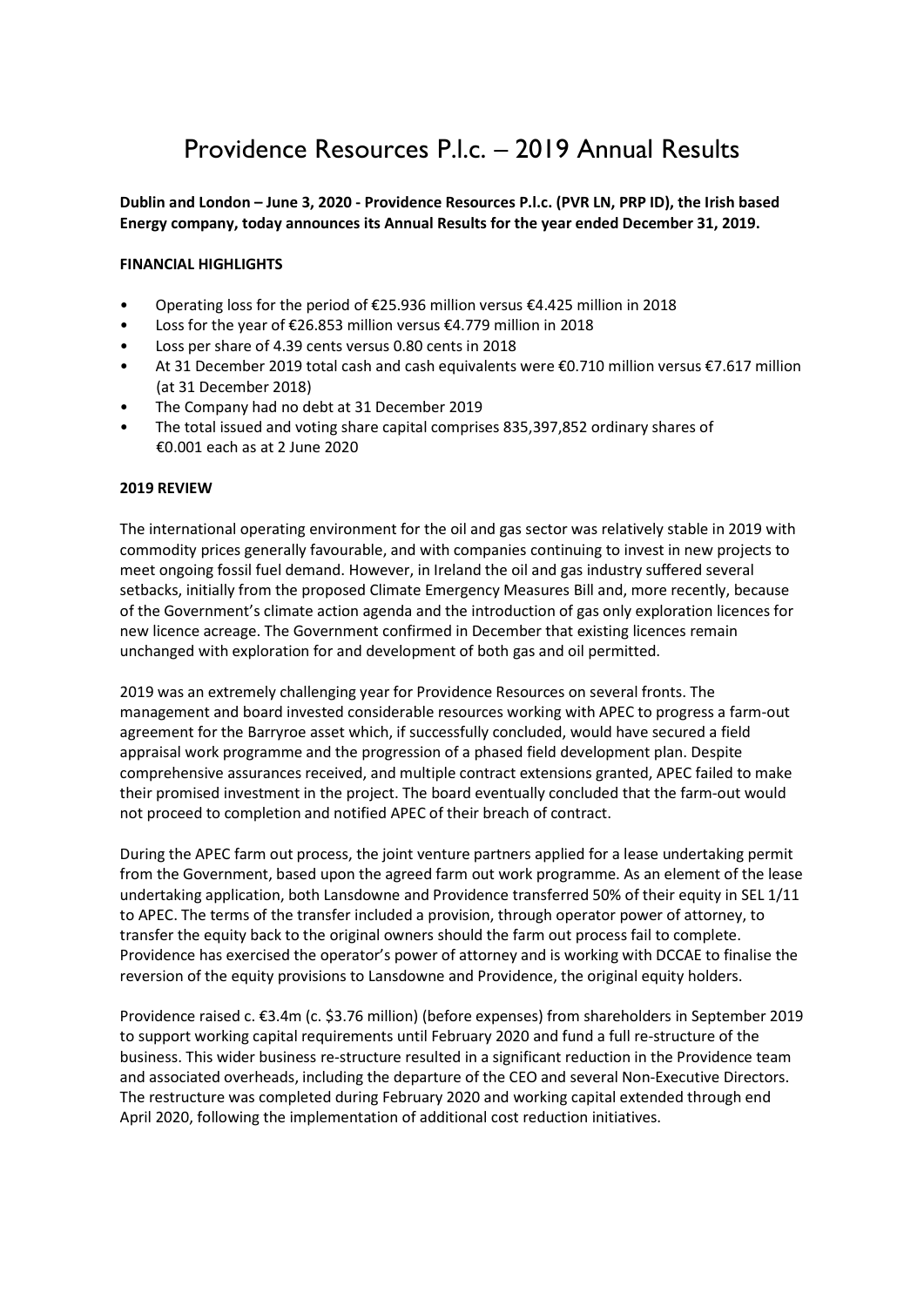Alan Linn joined the business as CEO in January 2020 with a board mandate to revise the business strategy and prioritise the farm out of the Barryroe asset.

In early April 2020, Providence successfully raised c. €3m (c.\$3.3million) (before costs) through a placing and subscription and is now funded until April 2021, ensuring sufficient time is available to complete an economically attractive farm out of the Barryroe Asset.

The April fundraise took place during what has proven to be an unprecedented worldwide health and economic emergency, with the world in "lock down" and crude prices moving briefly into negative pricing for the first time ever. Despite the difficult environment, the capital raise was a success thanks to the support of our shareholders.

#### BARRYROE OIL AND GAS FIELD (SEL1/11)

Natural gas is recognised by the Irish government as a key transition fuel and the development of the Barryroe Field for both Gas and Oil is expected to make a significant contribution to the Irish economy, particularly considering the economic impacts likely to be felt in Ireland because of the lockdown process which commenced in March and is expected to continue through July 2020.

The Barryroe Primary Reservoir, the Base Wealden Sand, has the potential to produce 340 MMBOE of recoverable light sweet crude oil and gas. (NASI CPR 2013), and this is expected to be confirmed during the proposed appraisal programme.

In January 2020, the Barryroe farm out process was re-invigorated, and several new parties introduced to the process. One of the groups was SpotOn Energy. Their business model involves working with an incentivised consortium of "world-class" service companies to deliver low cost and high-quality projects. The service company consortium contributes to the cost of the project and participates in project equity through a share in production revenues. SpotOn Energy manage the project interfaces and consider themselves to be a "facilitating operator" and project manager. Providence Resources has entered a period of exclusive negotiation with SpotOn Energy in relation to the Barryroe farm-out until October 2020, following SpotOn Energy's recent £500,000 investment in Providence.

#### LICENCE SUMMARY

The Providence licence portfolio contains several high risk/high reward exploration licences offshore West of Ireland. The prospective basins are in deep water; remain to be proven and are lightly explored. Following a detailed review, it was concluded that the likelihood of progressing the extensive work programmes which these licences require, are unlikely to progress in the mid-term in light of the uncertainty created by the governmen's ban on oil exploration for new licences. Several withdrawal applications have been submitted to the government with the aim of further reducing the Providence cost base and re-directing activity onto shallow water licences in proven basins with near term value potential.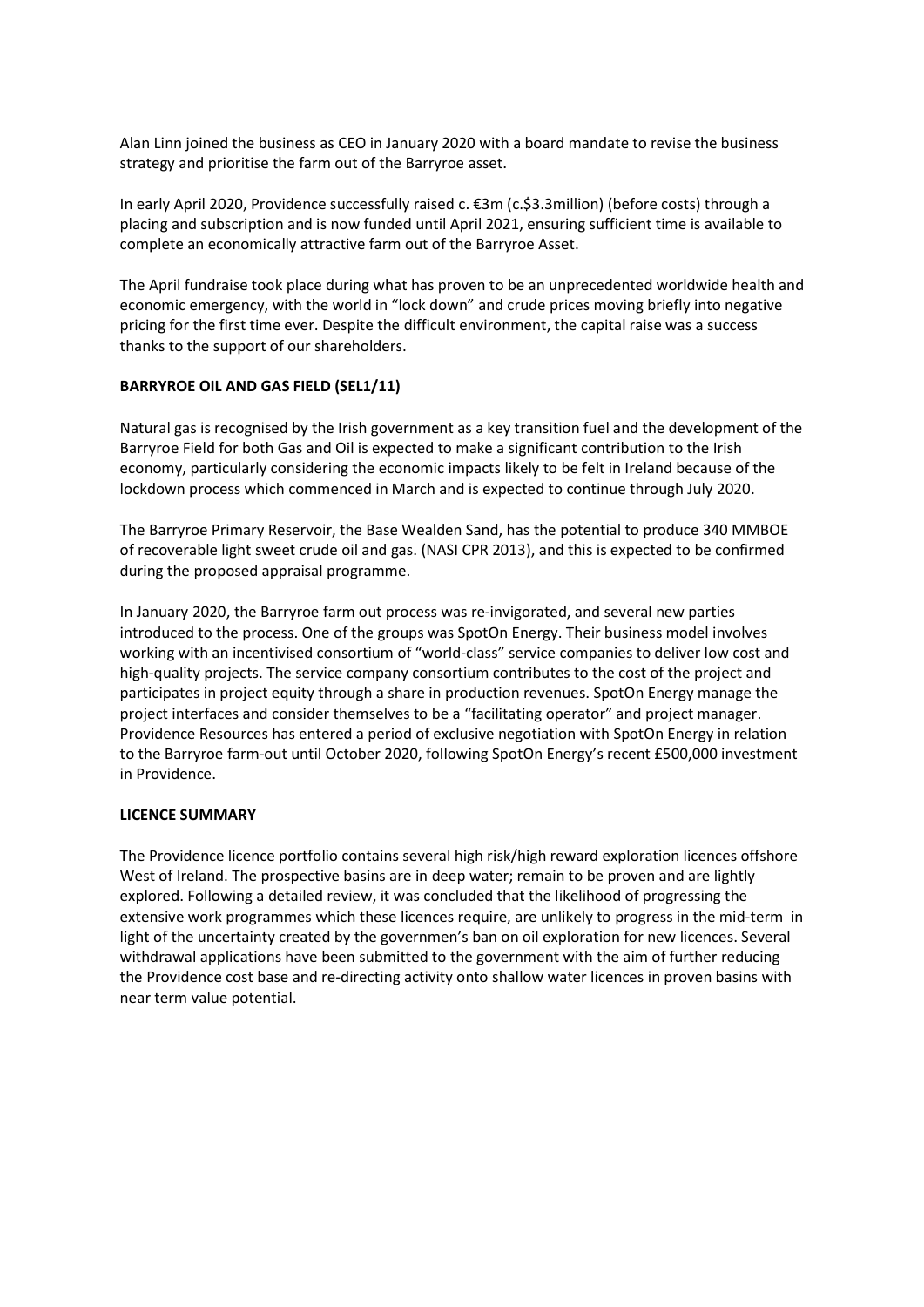| Licence                                                       | <b>Issued</b> | <b>Asset</b>   | <b>Operator</b> | <b>Partners</b>                               | PVR %  | <b>Type</b>           |  |
|---------------------------------------------------------------|---------------|----------------|-----------------|-----------------------------------------------|--------|-----------------------|--|
| <b>NORTH CELTIC SEA BASIN</b>                                 |               |                |                 |                                               |        |                       |  |
| SEL 1/11                                                      | 2011          | Barryroe       | Providence*     | Lansdowne                                     | 80%    | Appraisal/Exploration |  |
| SEL 2/07                                                      | 2007          | Hook<br>Head   | Providence      | Atlantic,<br>Sosina                           | 72.5%  | Appraisal             |  |
| Lease<br>Undertaking                                          | 2016          | <b>Helvick</b> | Providence      | Atlantic,<br>MFDevCo,<br>Lansdowne,<br>Sosina | 56.25% | Appraisal             |  |
| Lease<br>Undertaking                                          | 2016          | Dunmore        | Providence      | Atlantic,<br>MFDevCo,<br>Sosina               | 65.25% | Appraisal             |  |
| <b>SOUTHERN PORCUPINE BASIN</b>                               |               |                |                 |                                               |        |                       |  |
| FEL 2/19                                                      | 2019          | Avalon         | Providence      | Sosina                                        | 80%    | Exploration           |  |
| FEL 3/04                                                      | 2004          | Dunquin        | Eni             | Sosina                                        | 26.85% | Exploration           |  |
| <b>KISH BANK BASIN</b>                                        |               |                |                 |                                               |        |                       |  |
| SEL 2/11                                                      | 2011          | Kish Bank      | Providence      | N/A                                           | 100%   | Exploration           |  |
| <b>ST GEORGE'S CHANNEL BASIN</b>                              |               |                |                 |                                               |        |                       |  |
| SEL 1/07<br>*Hold through a wholly owned subsidiary Evola DAC | 2007          | Dragon         | Providence      | N/A                                           | 100%   | Exploration/Appraisal |  |

A summary of the remaining licences is provided in the Table.

\*Held through a wholly owned subsidiary Exola DAC

Withdrawal application submitted

During 2019 and early 2020 the following licences have been relinquished or withdrawal notices have been submitted.

#### Summary of recent relinquishments:

FEL 6/14 (Newgrange): Relinquished December 2019

FEL 2/14 (Diablo): Relinquished December 2019

FEL 2/14 (Spanish Point) Relinquishment expected to be effective June 2020 following a lengthy review process to agree work programme offsets with the government.

Both FEL 2/19 and FEL 3/04 have been flagged with the government as relinquishment candidates and the withdrawal process commenced for both licences.

#### BOARD TRANSITION

Dr. Angus McCoss, one of our independent directors has decided to re-enter industry in an executive capacity and will not be standing for re-election at the AGM. Angus has served the company since June 2017, helping to transition and stabilise the business in recent months. We wish him every success in his new venture. Angus will remain in position until the AGM on July 20 2020 when he will stand down as a director. A process is underway to identify a replacement(s) and introduce additional development and operational experience onto the board in line with the strategy to focus primarily on the appraisal and development of the Barryroe Oil and Gas Field.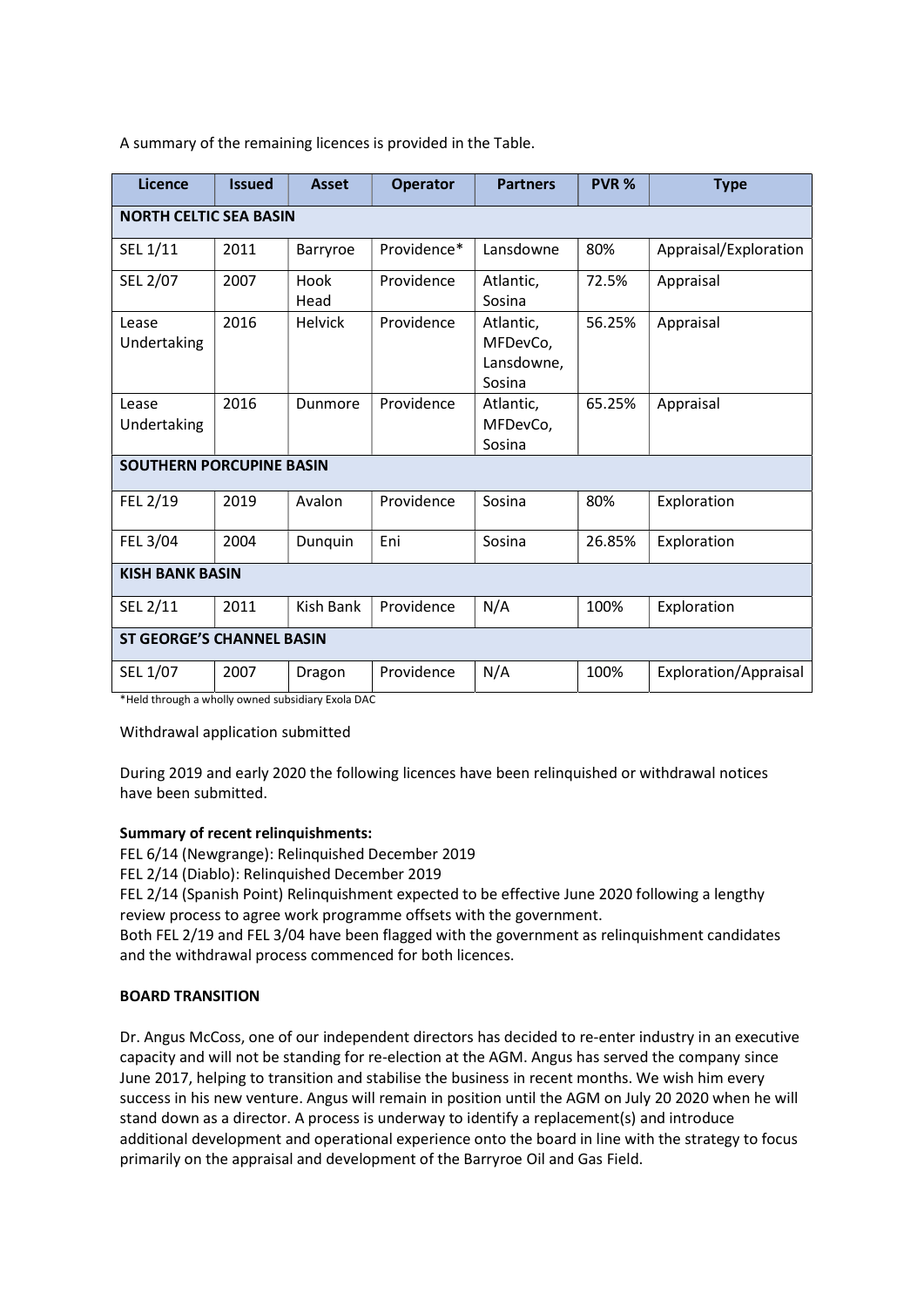### INVESTOR ENQUIRIES

Providence Resources P.l.c. Tel: +353 1 219 4074 Alan S Linn, Chief Executive Officer

# Cenkos Securities plc Tel: +44 131 220 9771

Neil McDonald/Derrick Lee

Anthony Farrell

#### J&E Davy Tel: +353 1 679 6363

### MEDIA ENQUIRIES

Pauline McAlester

Murray Consultants Tel: +353 1 498 0300 / +35387 255 8300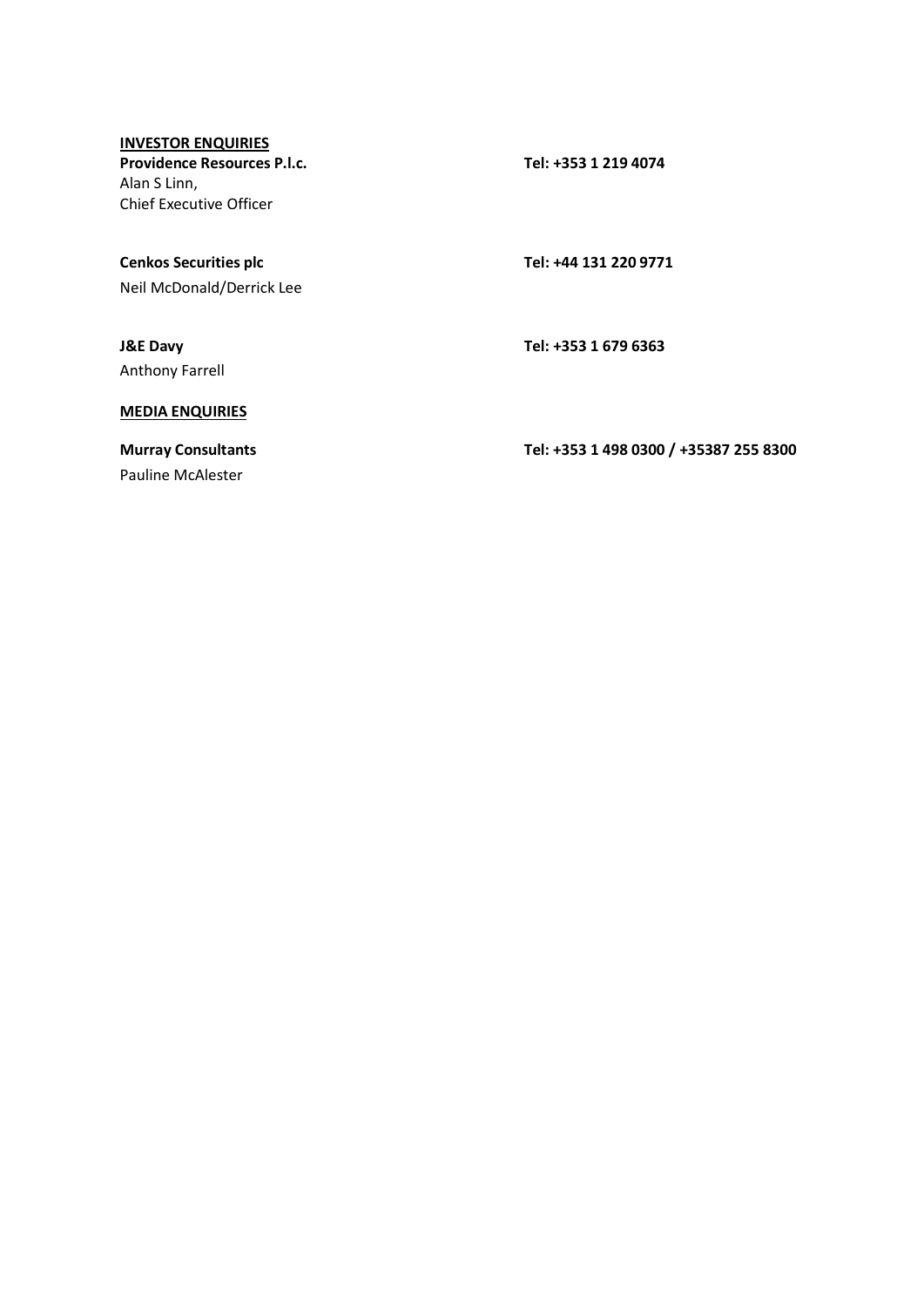Condensed consolidated income statement for the year ended 31 December 2019

|                                          | <b>Notes</b>   | Year ended 31<br>December 2019<br><b>Audited</b><br>€'000 | Year ended 31<br>December 2018<br>Audited<br>€'000 |
|------------------------------------------|----------------|-----------------------------------------------------------|----------------------------------------------------|
| <b>Continuing operations</b>             |                |                                                           |                                                    |
| Administration expenses                  | $\overline{2}$ | (4, 542)                                                  | (3, 368)                                           |
| Pre-licence expenditure                  |                | (273)                                                     | (334)                                              |
| Impairment of exploration and evaluation |                | (21, 121)                                                 | (723)                                              |
| assets                                   |                |                                                           |                                                    |
| <b>Operating loss</b>                    | 1              | (25, 936)                                                 | (4, 425)                                           |
|                                          |                |                                                           |                                                    |
| Finance income                           |                | 30                                                        | 96                                                 |
| Finance expense                          | 3              | (947)                                                     | (450)                                              |
|                                          |                |                                                           |                                                    |
| Loss before income tax                   |                | (26, 853)                                                 | (4, 779)                                           |
| Income tax expense                       |                |                                                           |                                                    |
|                                          |                |                                                           |                                                    |
| Loss for the financial year              |                | (26, 853)                                                 | (4, 779)                                           |
|                                          |                |                                                           |                                                    |
| Loss per share (cent)                    |                |                                                           |                                                    |
| Basic and diluted loss per share         | 7              | (4.39)                                                    | (0.80)                                             |

The total loss for the year is entirely attributable to equity holders of the Company.

# PROVIDENCE RESOURCES Plc

Condensed consolidated statement of comprehensive income for the year ended 31 December 2019

|                                                                                                                   | <b>Notes</b> | Year ended 31<br>December 2019<br><b>Audited</b><br>€'000 | Year ended 31<br>December 2018<br>Audited<br>€ $'000$ |
|-------------------------------------------------------------------------------------------------------------------|--------------|-----------------------------------------------------------|-------------------------------------------------------|
| Loss for the financial year                                                                                       |              | (26, 853)                                                 | (4, 779)                                              |
| Other comprehensive loss<br>Other items of comprehensive income that may be reclassified<br>into profit and loss: |              |                                                           |                                                       |
| Foreign exchange translation differences                                                                          | 3            | 1.195                                                     | 2,703                                                 |
| Total comprehensive loss for the year                                                                             |              | (25, 658)                                                 | (2,076)                                               |

The total comprehensive loss for the year is entirely attributable to equity holders of the Company.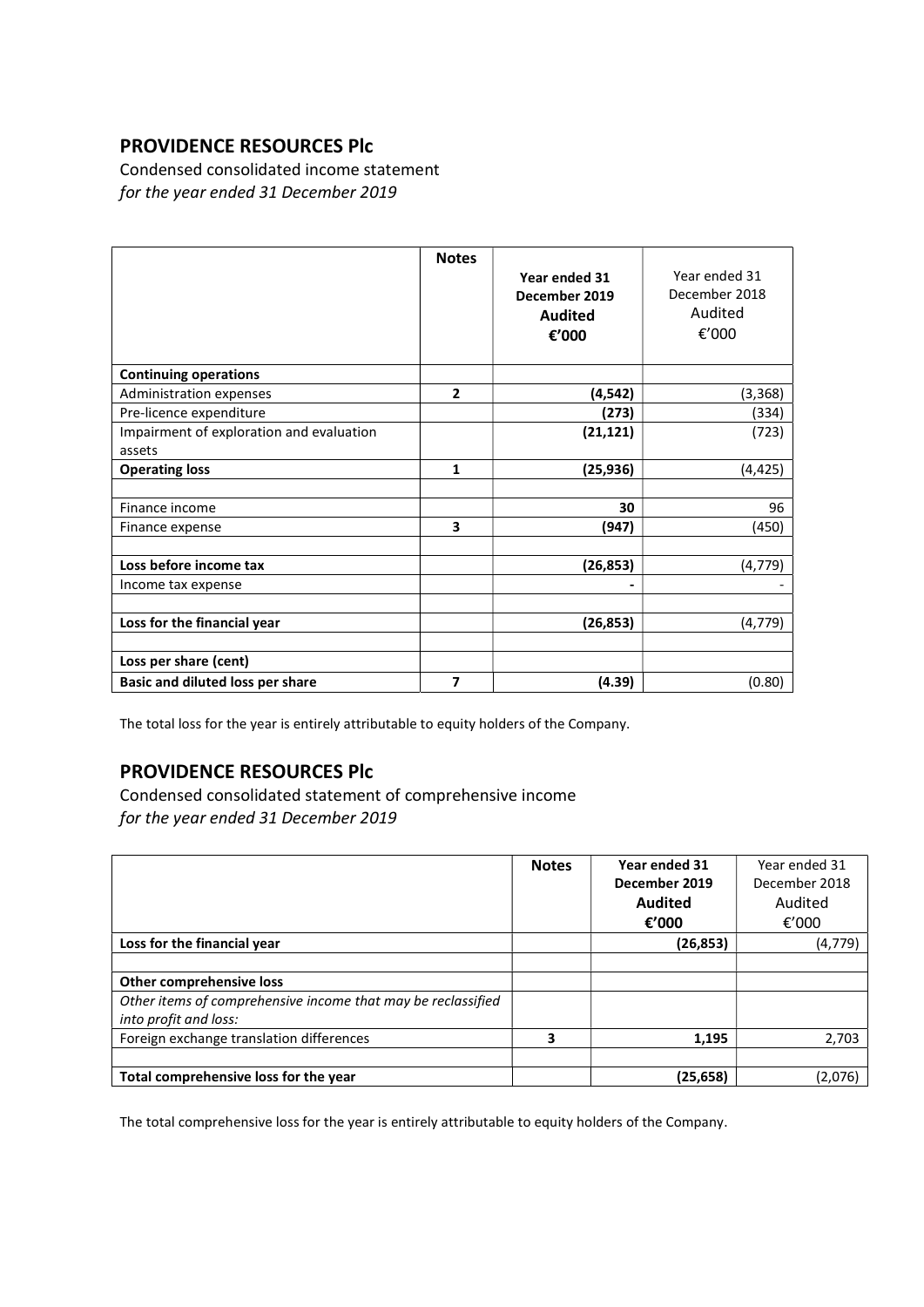Condensed consolidated statement of financial position as at 31 December 2019

|                                      | <b>Notes</b> | 31 December    | 31 December |
|--------------------------------------|--------------|----------------|-------------|
|                                      |              | 2019           | 2018        |
|                                      |              | <b>Audited</b> | Audited     |
|                                      |              | €'000          | €'000       |
| <b>Assets</b>                        |              |                |             |
| Exploration and evaluation assets    | 4            | 65,377         | 81,867      |
| Property, plant and equipment        |              | 38             | 28          |
| <b>Total non-current assets</b>      |              | 65,415         | 81,895      |
|                                      |              |                |             |
| Trade and other receivables          |              | 398            | 464         |
| Cash and cash equivalents            |              | 710            | 7,617       |
| <b>Total current assets</b>          |              | 1,108          | 8,081       |
|                                      |              |                |             |
| <b>Total assets</b>                  |              | 66,523         | 89,976      |
| <b>Equity</b>                        |              |                |             |
| Share capital                        | 5            | 71,512         | 71,452      |
| Share premium                        | 5            | 251,300        | 247,918     |
| Undenominated capital                |              | 623            | 623         |
| Foreign currency translation reserve |              | 10,087         | 8,892       |
| Share based payment reserve          |              | 642            | 1,745       |
| <b>Retained deficit</b>              |              | (274, 898)     | (248, 759)  |
| Total equity attributable to equity  |              | 59,266         | 81,871      |
| holders of the Group                 |              |                |             |
|                                      |              |                |             |
| <b>Liabilities</b>                   |              |                |             |
| Decommissioning provision            | 6            | 5,733          | 7,406       |
| Lease liability                      |              | 9              |             |
| <b>Total non-current liabilities</b> |              | 5,742          | 7,406       |
| Trade and other payables             |              | 1,515          | 699         |
| <b>Total current liabilities</b>     |              | 1,515          | 699         |
|                                      |              |                |             |
| <b>Total liabilities</b>             |              | 7,257          | 8,105       |
| <b>Total equity and liabilities</b>  |              | 66,523         | 89,976      |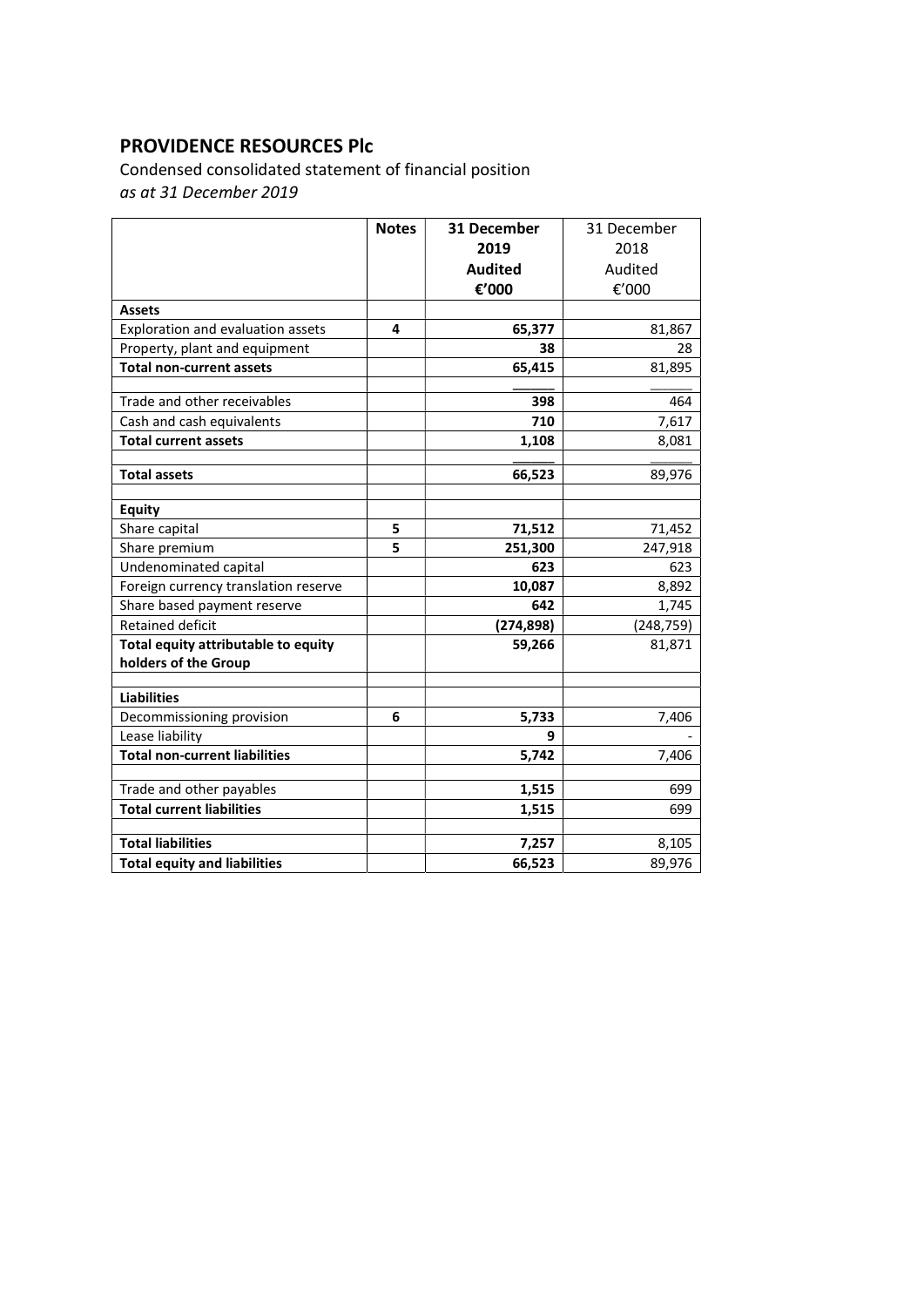Condensed consolidated statement of changes in Equity for the year ended 31 December 2019

|                                  |                          |                          |                          | Foreign<br>Currency | <b>Share</b><br>Based |                |             |
|----------------------------------|--------------------------|--------------------------|--------------------------|---------------------|-----------------------|----------------|-------------|
|                                  | Share                    | Undenominate             | Share                    | <b>Translatio</b>   | Payment               | Retained       |             |
|                                  | Capital                  | d Capital                | Premium                  | n Reserve           | Reserve               | <b>Deficit</b> |             |
|                                  | €'000                    | €'000                    | €'000                    | €'000               | €'000                 | €'000          | Total €'000 |
| At 1 January 2018                | 71,452                   | 623                      | 247,918                  | 6,189               | 1,502                 | (243,980)      | 83,704      |
| Total comprehensive expense      |                          |                          |                          |                     |                       |                |             |
| Loss for financial year          | $\blacksquare$           | $\overline{\phantom{a}}$ | $\overline{\phantom{a}}$ |                     |                       | (4, 779)       | (4, 779)    |
| Currency translation             | -                        | $\overline{\phantom{a}}$ | $\overline{\phantom{a}}$ | 2,703               |                       |                | 2,703       |
| <b>Total comprehensive</b>       |                          | $\blacksquare$           | $\frac{1}{2}$            | 2,703               |                       | (4, 779)       | (2,076)     |
| expense                          |                          |                          |                          |                     |                       |                |             |
| Transactions with owners,        |                          |                          |                          |                     |                       |                |             |
| recorded directly in equity      |                          |                          |                          |                     |                       |                |             |
| Share based payments             | $\blacksquare$           | $\blacksquare$           | ÷                        |                     | 243                   |                | 243         |
| expense                          |                          |                          |                          |                     |                       |                |             |
| Share options lapsed in year     | $\blacksquare$           | $\overline{\phantom{a}}$ | $\overline{\phantom{a}}$ |                     |                       |                |             |
| Transactions with owners,        |                          |                          |                          |                     | 243                   |                | 243         |
| recorded directly in equity      |                          |                          |                          |                     |                       |                |             |
| At 31 December 2018              | 71,452                   | 623                      | 247,918                  | 8,892               | 1,745                 | (248, 759)     | 81,871      |
|                                  |                          |                          |                          |                     |                       |                |             |
| At 1 January 2019                | 71,452                   | 623                      | 247,918                  | 8,892               | 1,745                 | (248, 759)     | 81,871      |
| Total comprehensive expense      |                          |                          |                          |                     |                       |                |             |
| Loss for financial year          | $\overline{\phantom{a}}$ | $\overline{\phantom{a}}$ | $\overline{\phantom{a}}$ |                     |                       | (26, 853)      | (26, 853)   |
| Currency translation             | L.                       | $\overline{\phantom{a}}$ | $\blacksquare$           | 1,195               |                       |                | 1,195       |
| <b>Total comprehensive</b>       | $\blacksquare$           | $\blacksquare$           | $\blacksquare$           | 1,195               |                       | (26, 853)      | (25, 658)   |
| expense                          |                          |                          |                          |                     |                       |                |             |
| <b>Transactions with owners.</b> |                          |                          |                          |                     |                       |                |             |
| recorded directly in equity      |                          |                          |                          |                     |                       |                |             |
| Share based payments             | $\overline{\phantom{a}}$ | ä,                       | ä,                       | ä,                  | 40                    |                | 40          |
| expense                          |                          |                          |                          |                     |                       |                |             |
| Share options lapsed in year     |                          | $\overline{\phantom{a}}$ |                          | ä,                  | (1, 143)              | 1,143          |             |
| Shares issued in year            | 60                       | $\overline{\phantom{a}}$ | 3,382                    | L.                  |                       | (429)          | 3,013       |
| <b>Transactions with owners.</b> | 60                       | $\overline{a}$           | 3,382                    | $\overline{a}$      | (1, 103)              | 714            | 3,053       |
| recorded directly in equity      |                          |                          |                          |                     |                       |                |             |
| At 31 December 2019              | 71,512                   | 623                      | 251,300                  | 10,087              | 642                   | (274, 898)     | 59,266      |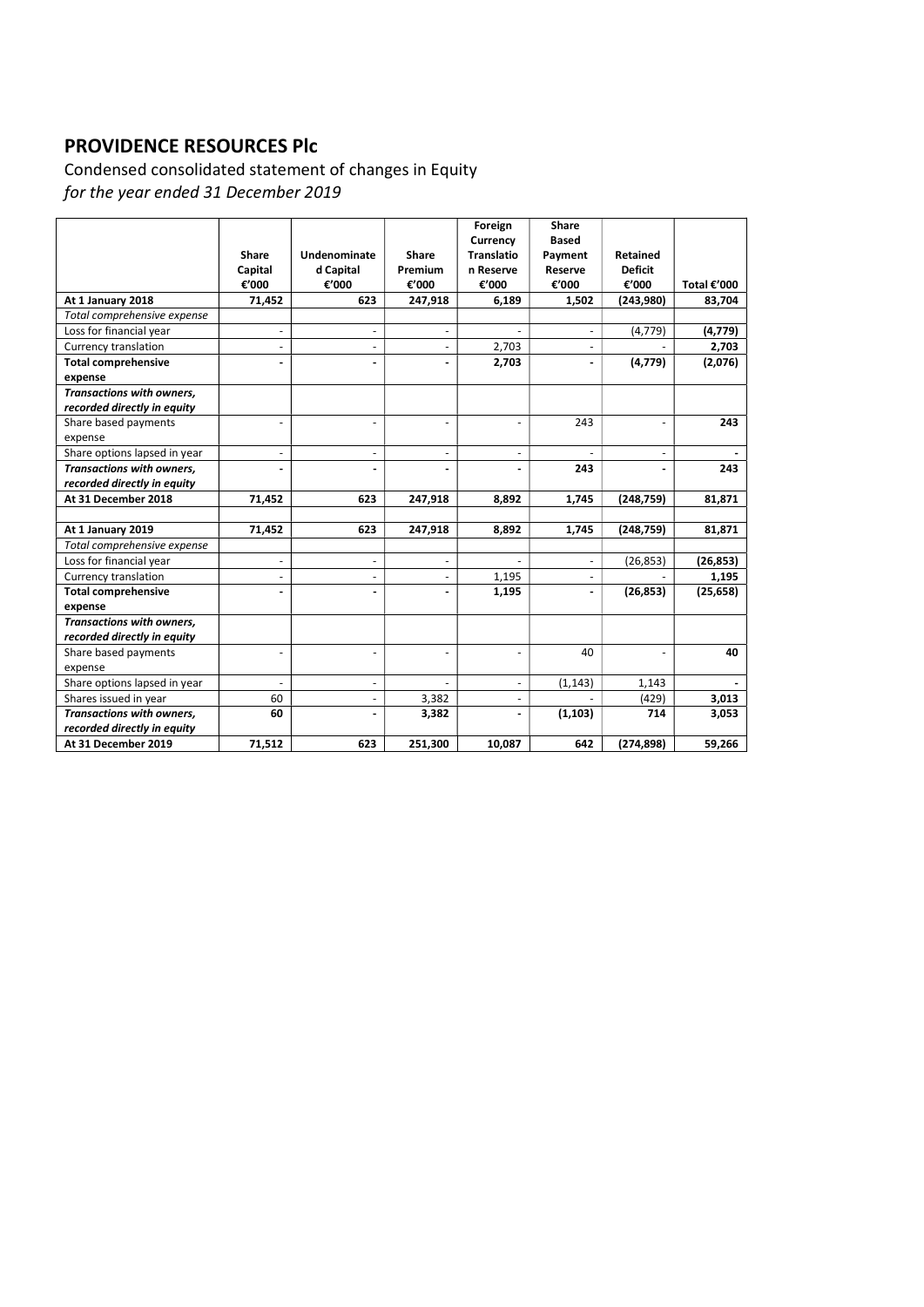Condensed consolidated statement of cash flows for the year ended 31 December 2019

|                                                                   | Year ended 31  | Year ended 31  |
|-------------------------------------------------------------------|----------------|----------------|
|                                                                   | December 2019  | December 2018  |
|                                                                   | <b>Audited</b> | <b>Audited</b> |
|                                                                   | €'000          | €'000          |
| Cash flows from operating activities                              |                |                |
| Loss after tax for year                                           | (26, 853)      | (4, 779)       |
|                                                                   |                |                |
| Adjustments for:                                                  |                |                |
| Depletion and depreciation                                        | 35             | 55             |
| Amortisation of intangible assets                                 |                | 88             |
| Impairment of exploration and evaluation assets                   | 21,121         | 723            |
| Finance income                                                    | (30)           | (96)           |
| Finance expense                                                   | 947            | 450            |
| Equity settled share payment charge                               | 40             | 243            |
| Foreign exchange                                                  | (122)          | (677)          |
| Change in trade and other receivables                             | 66             | 7,196          |
| Change in trade and other payables                                | 825            | (10, 885)      |
|                                                                   |                |                |
| Net cash outflow from operating activities                        | (3, 971)       | (7,682)        |
|                                                                   |                |                |
| Cash flows from investing activities:                             |                |                |
| Interest received                                                 | 30             | 96             |
| Acquisition of exploration and evaluation assets                  | (6,075)        | (5,043)        |
| Acquisition of property, plant and equipment                      | (56)           | (21)           |
|                                                                   |                |                |
| Net cash used in investing activities                             | (6, 101)       | (4, 968)       |
|                                                                   |                |                |
| Proceeds from issue of share capital                              | 3,442          |                |
| Issue costs                                                       | (429)          |                |
| Net cash from financing activities                                | (3,013)        |                |
|                                                                   |                |                |
| Net decrease in cash and cash equivalents                         | (7,059)        | (12, 650)      |
|                                                                   |                |                |
| Cash and cash equivalents at 1 January                            | 7,617          | 19,603         |
| Effect of exchange rate fluctuations on cash and cash equivalents | 152            | 664            |
| Cash and cash equivalents at 31 December                          | 710            | 7,617          |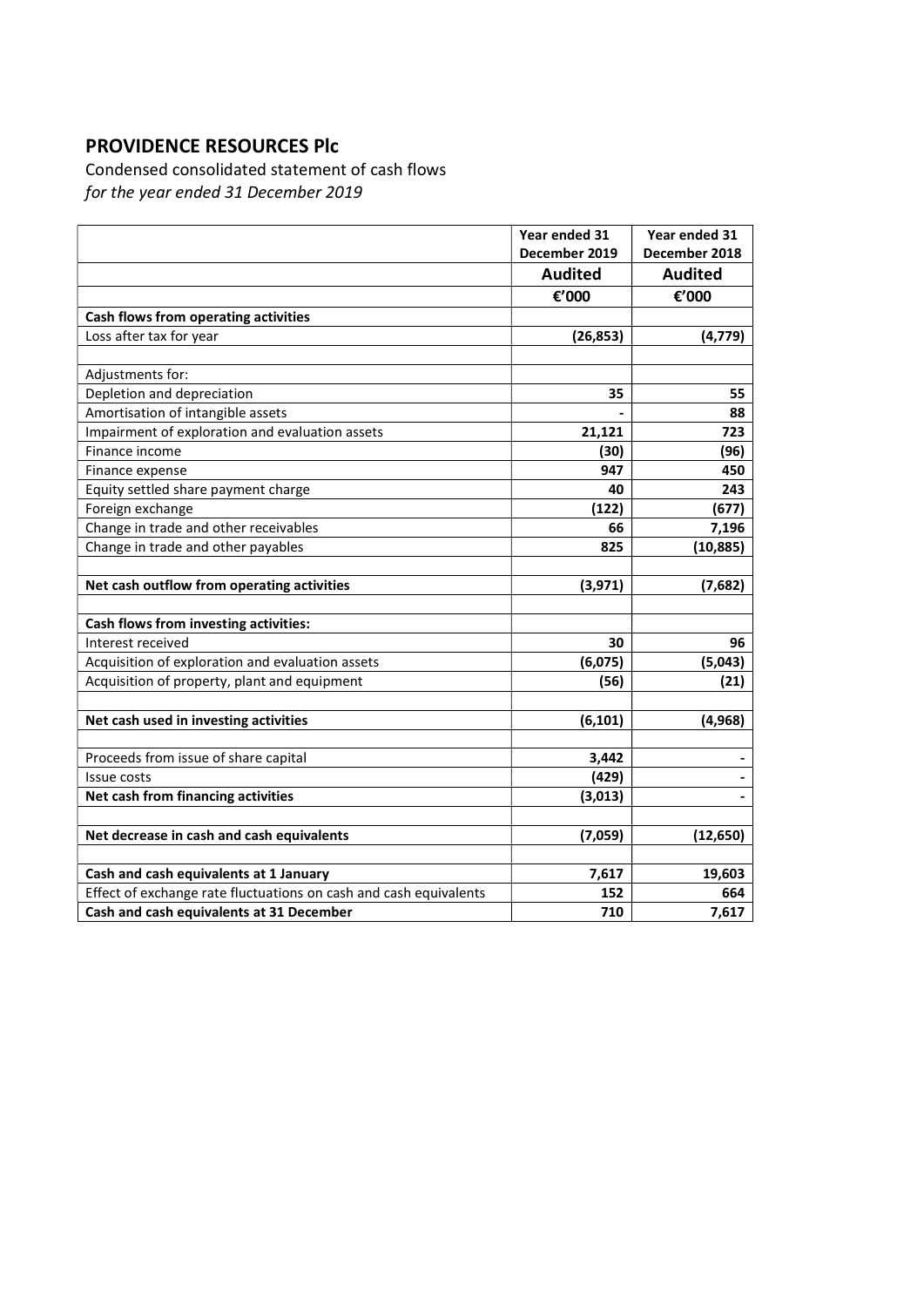### Reporting entity

Providence Resources Plc ("the Company") is a company domiciled in Ireland. The registered number of the Company is 268662 and the address of its registered office is Paramount Court, Corrig Road, Sandyford Business Park, Dublin 18, D18 R9C7.

### Basis of preparation

The consolidated preliminary financial results announcement of the Company, for the year ended 31 December 2019 comprises of the Company and its subsidiaries (together referred to as the "Group").

The financial information included in this consolidated preliminary financial results announcement has been extracted from the Group's Financial Statements for the year ended 31 December 2019 and is prepared based on the accounting policies set out therein, which are consistent with those applied in the prior year with the exception of the effect of the new accounting standards listed below. As permitted by European Union (EU) law and in accordance with AIM/ESM rules, the Group Financial Statements have been prepared in accordance with International Financial Reporting Standards (IFRSs) and their interpretations issued by the International Accounting Standards Board (IASB) as adopted by the EU.

The financial information prepared in accordance with IFRSs as adopted by the EU included in this report does not include all the information and disclosures required in the full statutory financial statements. The Group Financial Statements will be filed with the Company's annual return in the Companies Registration Office and circulated to shareholders in due course.

The information included has been derived from the Group Financial Statements which were approved by the Board of Directors on 2 June 2020. The auditors have reported on the financial statements for the year ended 31 December 2019 and their report was unqualified and contains a "material uncertainty related to going concern" paragraph (see going concern note below for further details). The financial information for the year ended 31 December 2018 represents an abbreviated version of the Group's statutory financial statements on which an unqualified audit report was issued and which have been filed with the Companies Registration Office. The financial information is presented in Euro, rounded to the nearest thousand where applicable.

The preparation of the condensed consolidated preliminary financial information requires management to make judgements, estimates and assumptions that affect the application of policies and reported amounts of assets and liabilities, income and expenses. Actual results could differ materially from these estimates. In preparing this financial information, the significant judgements made by management in applying the Company's accounting policies and the key sources of estimation uncertainty are the same as those that applied to the consolidated financial statements as at and for the year ended 31 December 2018, except as noted below.

#### Changes in significant accounting policies

#### Adoption of IFRS 16 Leases

The Group has initially adopted IFRS 16 Leases from 1 January 2019.

IFRS 16 introduced a single, on-balance sheet accounting model for lessees. As a result, the Group, as a lessee, has recognised right-of-use assets representing its rights to use the underlying assets and lease liabilities representing its obligation to make lease payments. The Group has applied IFRS 16 using the modified retrospective approach. Accordingly, the comparative information presented for 2018 has not been restated - i.e. it is presented, as previously reported, under IAS 17 and related interpretations.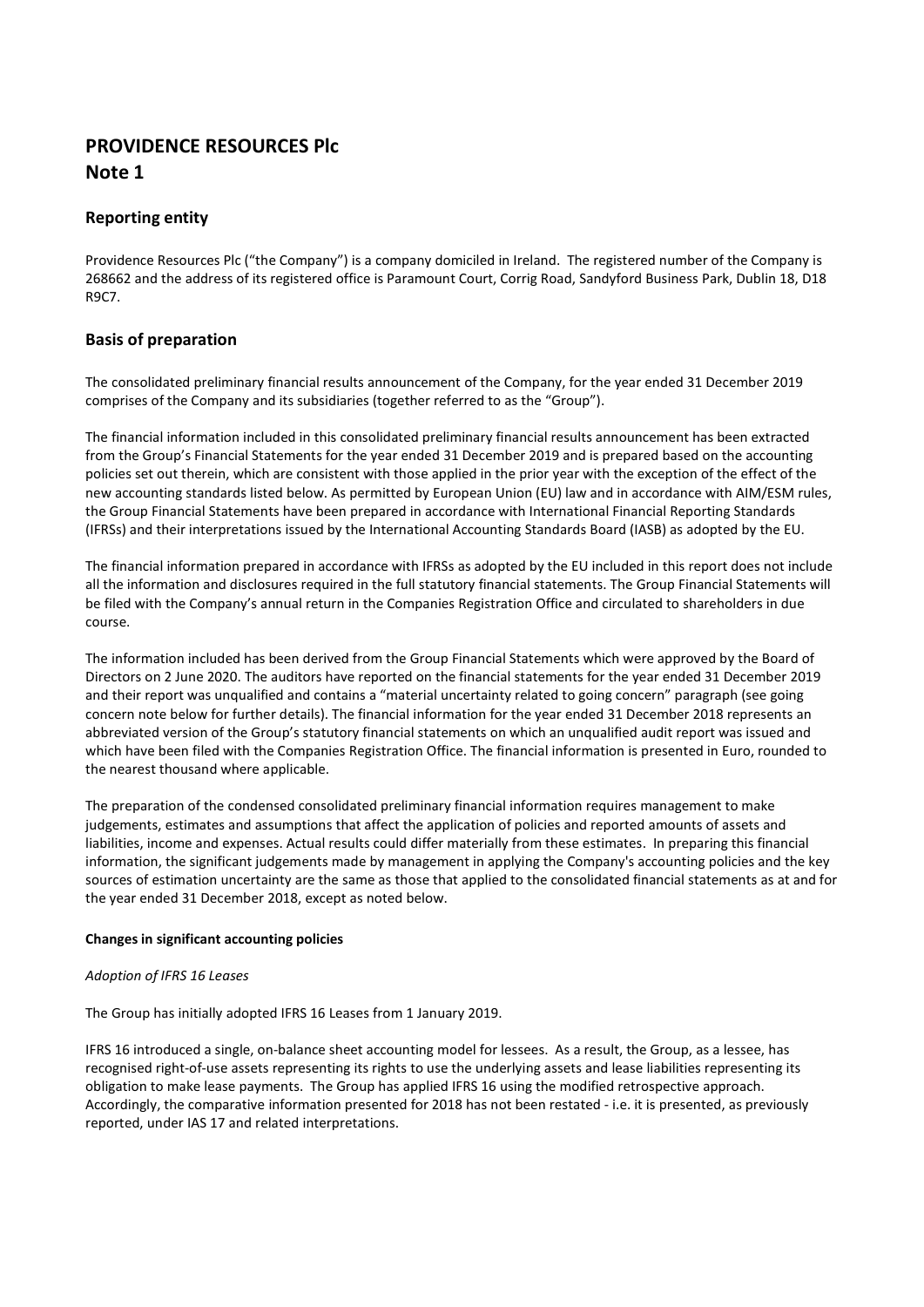The adoption of IFRS 16 eliminated the classification of leases as either operating leases or finance leases and introduced a single lessee accounting model. The Group now assesses whether a contract is or contains a lease based on the new definition of a lease. Under IFRS 16, a contract is, or contains, a lease if the contract conveys a right to control the use of an identified asset for a period of time in exchange for consideration.

#### Impact of adoption of IFRS 16

The Group presents right-of-use assets in 'property, plant and equipment', in the same line item as it presents underlying assets of the same nature that it owns. The carrying amounts of right-of-use assets are as follows.

|                     | Land and  |       |
|---------------------|-----------|-------|
|                     | buildings | Total |
|                     | €'000     | €'000 |
|                     |           |       |
| At 1 January 2019   | 46        | 46    |
| At 31 December 2019 | 27        | 27    |
|                     |           |       |

The Group presents lease liabilities in 'creditors' in the balance sheet. The carrying amounts of lease liabilities are as follows.

|                     | Current     | Non-current |       |
|---------------------|-------------|-------------|-------|
|                     | lease       | lease       |       |
|                     | liabilities | liabilities | Total |
|                     | €'000       | €'000       | €'000 |
|                     |             |             |       |
| At 1 January 2019   | 18          | 28          | 46    |
| At 31 December 2019 | 18          | 9           |       |
|                     |             |             |       |

The right-of-use asset is initially measured at cost, and subsequently at cost less any accumulated depreciation and impairment losses and adjusted for certain remeasurements of the lease liability. The cost of right-of-use assets includes the amount of lease liabilities recognised, initial direct costs incurred, restoration costs and lease payments made at or before the commencement date less any lease incentives received. The right-of-use asset is depreciated on a straight-line basis over the shorter of its estimated useful life and the lease term. Where the lease contains a purchase option the asset is written off over the useful life of the asset when it is reasonably certain that the purchase option will be exercised. Right-of-use assets are subject to impairment testing.

The lease liability is initially measured at the present value of certain lease payments to be made over the lease term. The lease payments include fixed payments (including in-substance fixed payments) less any lease incentives receivable, variable lease payments that depend on an index or a rate, and amounts expected to be paid under residual value guarantees. The lease payments also include the exercise price of a purchase option reasonably certain to be exercised by the Group and payments of penalties for terminating a lease, if the lease term reflects the Group exercising the option to terminate. The variable lease payments that do not depend on an index or a rate are recognised as an expense in the period in which the event or condition that triggers the payment occurs. The Group has elected to avail of the practical expedient not to separate lease components from any associated non-lease components.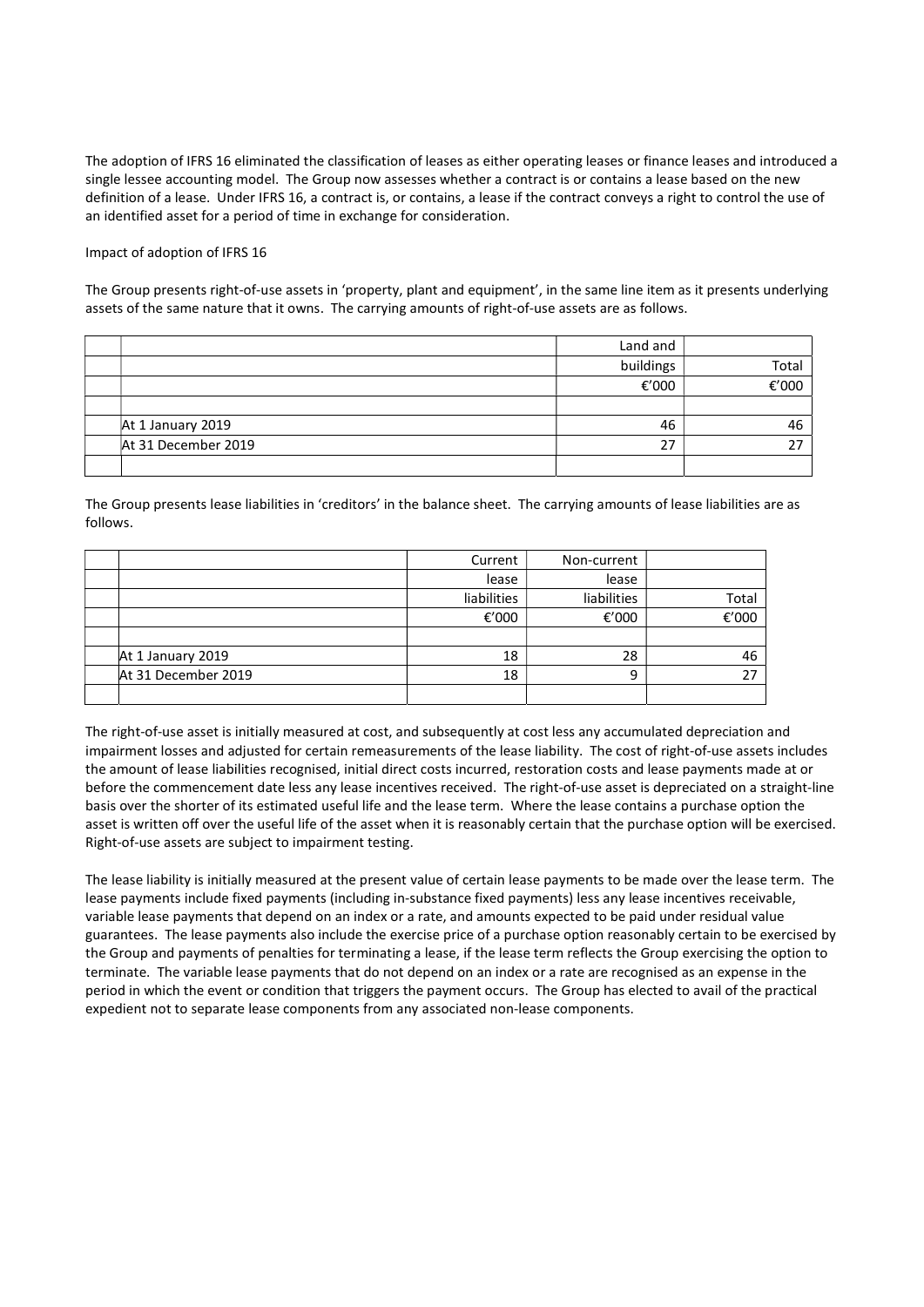#### Going concern

The Group has a net asset position of €59.3m, including cash on hand of €0.7m at 31 December 2019. It recognised a loss for the year then ended of €26.9m.

The Directors have considered both current and future expenditure commitments and the options available to fund such commitments including further farm-out arrangements; equity funding alternatives and the implementation of further cost cutting measures.

In April 2020, the Group announced that it had entered into an exclusive non-binding agreement with SpotOn Energy for a period of six months. This period of exclusivity provides time for the Group and SpotOn Energy to progress financial terms and a work program which will materially reduce the Group's appraisal and development cost exposure. Under the term sheet, SpotOn Energy commits to funding the Barryroe appraisal and development program and contributing to certain operator costs. This outcome is dependent upon the successful completion of the farm-out arrangement with SpotOn Energy.

In April 2020, the Company raised c.€3m (c. USD \$3.3m) (before related costs) through an equity and subscription placing. SpotOn Energy participated in the subscription placing, committing to invest £300,000 as part of the placing. The placing and subscription securities comprised of 1 ordinary share of €0.001, one 3p warrant (exercisable until May 2021) and one 9p warrant (exercisable until May 2022).

On 28 May 2020, the Company received the further £200,000 from SpotOn Energy that had been committed to be paid within six weeks of the announcement of the placing.

The Directors have reviewed the current climate legalisation and the commitment by the Irish government to meet the Paris targets on climate change and assessed the implications this is likely to have upon the business. They note that, whilst future oil exploration is now banned in Irish waters, all existing hydrocarbon licences will be allowed to run their full course. This change in policy does not impact the appraisal and development of Barryroe field.

The Directors have considered carefully the financial position of the Group and, within this context, have prepared cash flow forecasts for the period to 30 June 2021. The Directors have concluded based on their consideration of these cash flow forecasts, including the factors outlined above, taking all information that is currently available into account and noting the main risk factor in these cashflow forecasts being the completion of a commercially acceptable farm-out arrangement with SpotOn Energy or obtaining an alternative farm-out partner, that the Group will have sufficient funds to cover the levels of working capital and capital expenditure expected over the next 12 months, consistent with its strategy as an exploration and development company.

These events and conditions including the completion of a farm-out arrangement with SpotOn Energy represents a material uncertainty that may cast significant doubt upon the Group and Company's ability to continue as a going concern, and the Directors note that the Group and Company may, as a consequence, be unable to realise its assets and discharge its liabilities in the normal course of business. Nevertheless, after making enquiries and considering the uncertainties described above, the Directors have a reasonable expectation that the Group and Company have adequate resources to continue in operational existence for the foreseeable future. For these reasons, the Directors have adopted the going concern basis in preparing the annual financial statements and the financial statements do not include any adjustments that would be necessary if this basis were inappropriate.

#### Operating segments

Operating segment information is presented in the consolidated financial statements in respect of the Group's geographical segments which represent the financial basis by which the Group manages its business.

Performance is measured based on segment result and total asset value as included in the internal management reports that are reviewed by the Group's board of Directors, who are determined to be the chief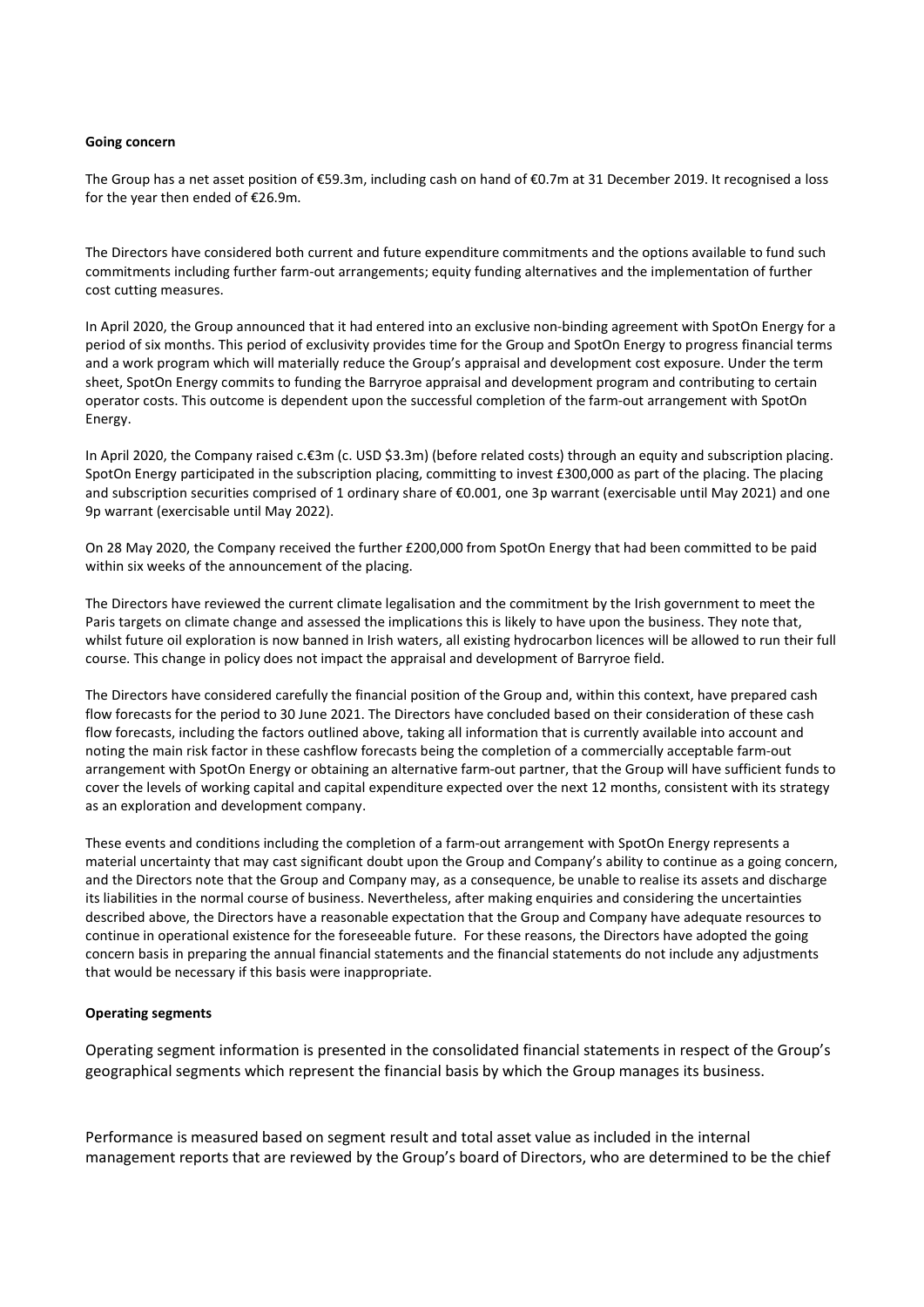operating decision maker ("CODM"), which management believe is the most relevant information when evaluating the results of certain segments relative to other entities that operate within that industry.

All exploration and evaluation assets held by the Group are located in the Republic of Ireland and accordingly the Group has identified one reporting segment, being:

Republic of Ireland exploration assets: oil and gas exploration assets in the Republic of Ireland

# Note 2 Administration expenses

|                                                           | Year ended 31<br>December 2019 | Year ended 31<br>December 2018 |
|-----------------------------------------------------------|--------------------------------|--------------------------------|
|                                                           | <b>Audited</b>                 | <b>Audited</b>                 |
|                                                           | €'000                          | €'000                          |
|                                                           |                                |                                |
| Corporate, exploration and development expenses           | 3,897                          | 4,766                          |
| Restructuring costs                                       | 1,170                          |                                |
| Foreign exchange gain                                     | (120)                          | (216)                          |
|                                                           |                                |                                |
| Total administration expenses for the year                | 4.947                          | 4,550                          |
|                                                           |                                |                                |
| Capitalised in exploration and evaluation assets (Note 4) | (405)                          | (1,182)                        |
|                                                           |                                |                                |
| Total charged to the income statement                     | 4,542                          | 3,368                          |
|                                                           |                                |                                |

# Note 3 Finance Expense

|                                                      | Year ended 31<br>December 2019 | Year ended 31<br>December 2018 |
|------------------------------------------------------|--------------------------------|--------------------------------|
|                                                      | <b>Audited</b>                 | <b>Audited</b>                 |
|                                                      | €'000                          | €'000                          |
| Recognised in income statement:                      |                                |                                |
|                                                      |                                |                                |
| Unwind of discount on decommissioning provision      | 521                            | 382                            |
| Foreign exchange loss on decommissioning provision   | 424                            | 68                             |
| Interest on right to use asset                       | 2                              |                                |
|                                                      |                                |                                |
| Total finance expense recognised in income statement | 947                            | 450                            |
|                                                      |                                |                                |
| Recognised in other comprehensive income:            |                                |                                |
| Foreign exchange translation differences on foreign  | 1,195                          | 2.703                          |
| operations                                           |                                |                                |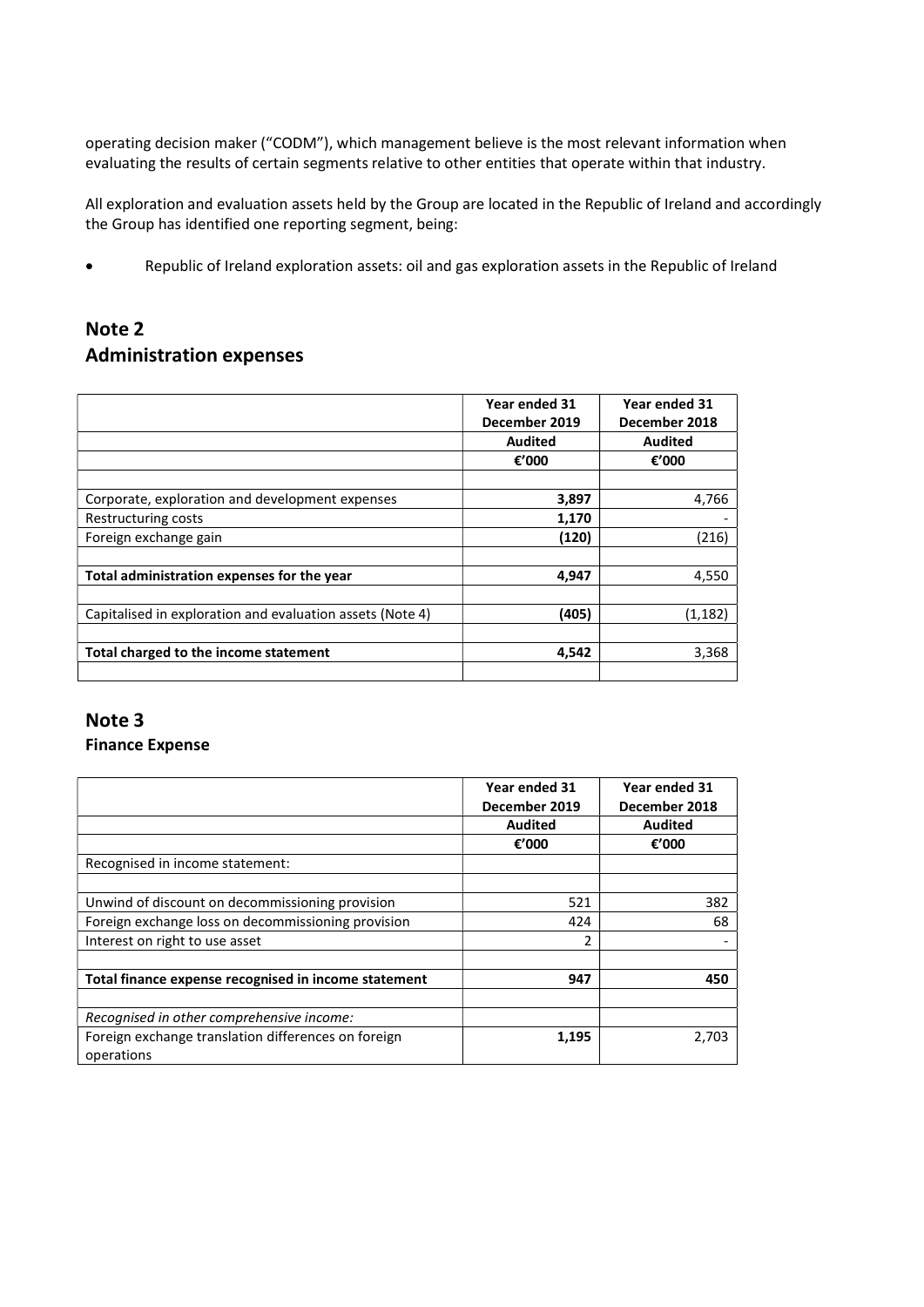# Note 4 Exploration and evaluation asset

|                               | €'000     |
|-------------------------------|-----------|
| Cost and net book value       |           |
|                               |           |
| At 1 January 2018             | 74,831    |
| Additions                     | 7,499     |
| Administration expenses       | 1,182     |
| Cash calls received in year   | (3,638)   |
| Impairment charge             | (723)     |
| Foreign exchange translation  | 2,716     |
| At 31 December 2018           | 81,867    |
|                               |           |
| Additions                     | 5,670     |
| Administration expenses       | 405       |
| Impairment charge (see below) | (23, 763) |
| Foreign exchange translation  | 1,198     |
| At 31 December 2019           | 65,377    |

The exploration and evaluation asset balance at 31 December 2019 relates to the Barryroe asset. The directors assessed all activities ongoing within exploration and evaluation assets and determined that an impairment charge of €23.8 million (2018: €0.7 million) was required at 31 December 2019. Following this assessment and impairment of certain assets, the directors reassessed the probable decommissioning period which resulted in a fair value credit of €2.6m to the income statement in the abandonment provision (see note 16). The net of these adjustments, €21.2m, is presented as impairment of exploration and evaluation assets within the income statement.

The directors recognise that the future realisation of the Barryroe asset is dependent on future successful exploration and appraisal activities and the subsequent economic production of hydrocarbon reserves.

## Note 5 Share Capital and Share Premium

|                                                                   | <b>Number</b> |         |
|-------------------------------------------------------------------|---------------|---------|
|                                                                   | ('000)        | €'000   |
| <b>Authorised</b>                                                 |               |         |
| Deferred shares of $\epsilon$ 0.011 each (a) at beginning of year | 1,062,442     | 11,687  |
| Deferred shares of €0.011 each (a) each at end of year            | 9,944,066     | 109,385 |
|                                                                   |               |         |
| Ordinary shares of $\epsilon$ 0.10 each at beginning of year      | 986,847       | 98,685  |
| Ordinary shares of €0.001 each at end of year                     | 986,847       | 987     |
|                                                                   |               |         |

(a) The deferred shares do not entitle the shareholder to receive a dividend or other distribution, do not entitle the shareholder to receive notice of or vote at any general meeting of the Company, and do not entitle the shareholder to any proceeds on a return of capital or winding up of the Company.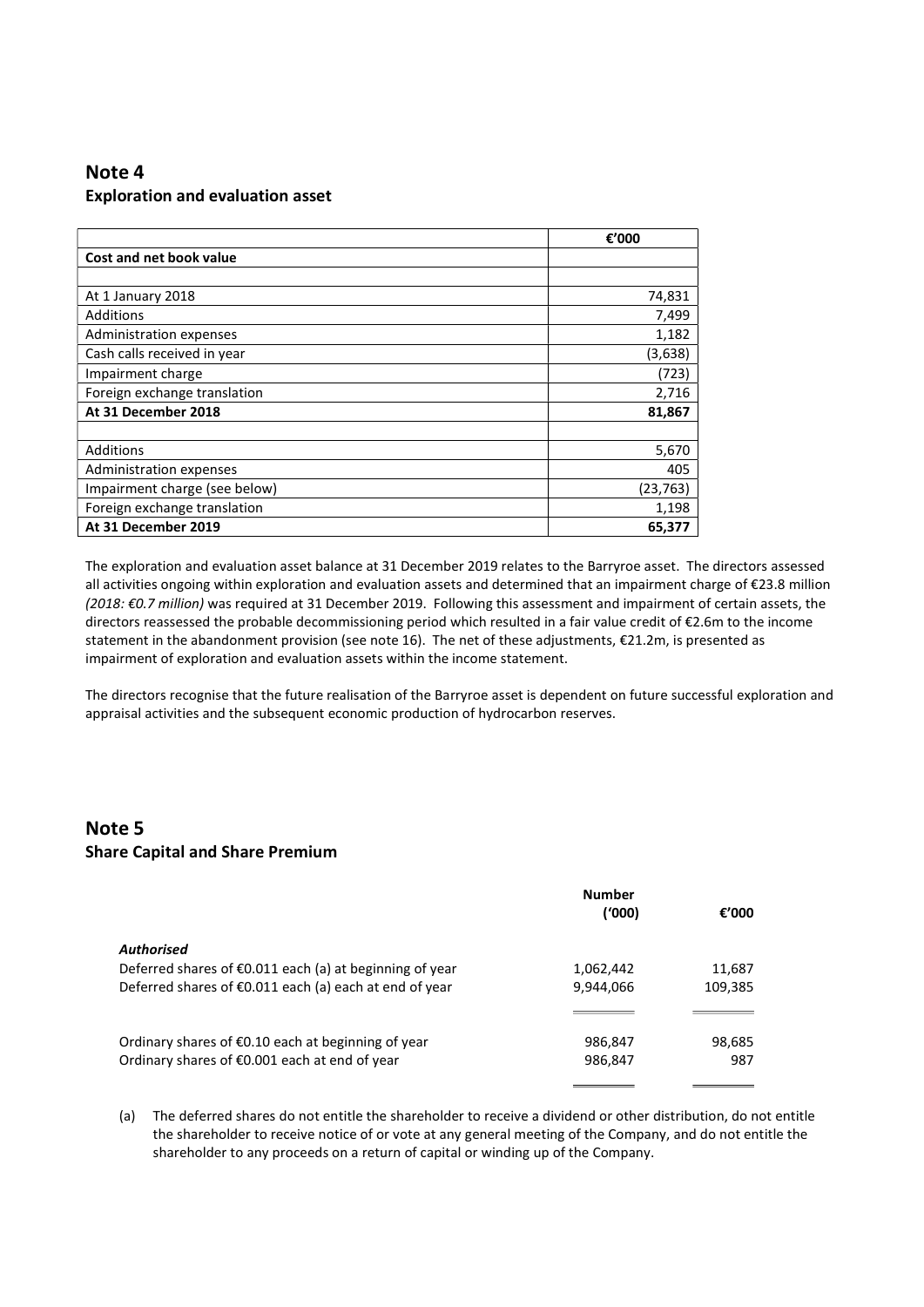# Note 5

### Share Capital and Share Premium (continued)

| <b>Issued</b>                          |               | <b>Share</b> | <b>Share</b><br>premium |
|----------------------------------------|---------------|--------------|-------------------------|
|                                        | <b>Number</b> | capital      |                         |
|                                        | 000's         | €'000        | €'000                   |
| Deferred Shares of €0.011 each         |               |              |                         |
| At 31 December 2018                    | 1,062,442     | 11,687       | 5,691                   |
| Re-designated as Ordinary Shares at 30 |               |              |                         |
| September 2019 (see below)             | 5,378,931     | 59,168       |                         |
| At 31 December 2019                    | 6,441,373     | 70,855       | 5,691                   |
| Ordinary Shares of €0.001 each         |               |              |                         |
|                                        |               |              |                         |
| At 31 December 2018 (Ordinary          |               |              |                         |
| Shares of €0.1 each)                   | 597,659       | 59,765       | 242,227                 |
| Re-designated as Ordinary Shares at 30 |               |              |                         |
| September 2019 (see below)             | 597,659       | 597          | 242,227                 |
|                                        |               |              |                         |
| Shares issued during the year          | 59,766        | 60           | 3,382                   |
| At 31 December 2019 (Ordinary          |               |              |                         |
| Shares of €0.001)                      | 657,425       | 657          | 245,659                 |
| At 31 December 2019 (Total             |               |              |                         |
| <b>Deferred and Ordinary Shares)</b>   | 7,098,798     | 71,512       | 251,300                 |

On 30 September 2019, the Company carried out a sub-division and re-designation of Ordinary shares, whereby each €0.10 Ordinary Share was converted into a €0.001 Ordinary Share and 9 Deferred Shares of €0.011 each.

On 30 September 2019, the Company issued 59,765,890 Ordinary Shares which raised approximately €3.44m (\$3.76 million) before expenses.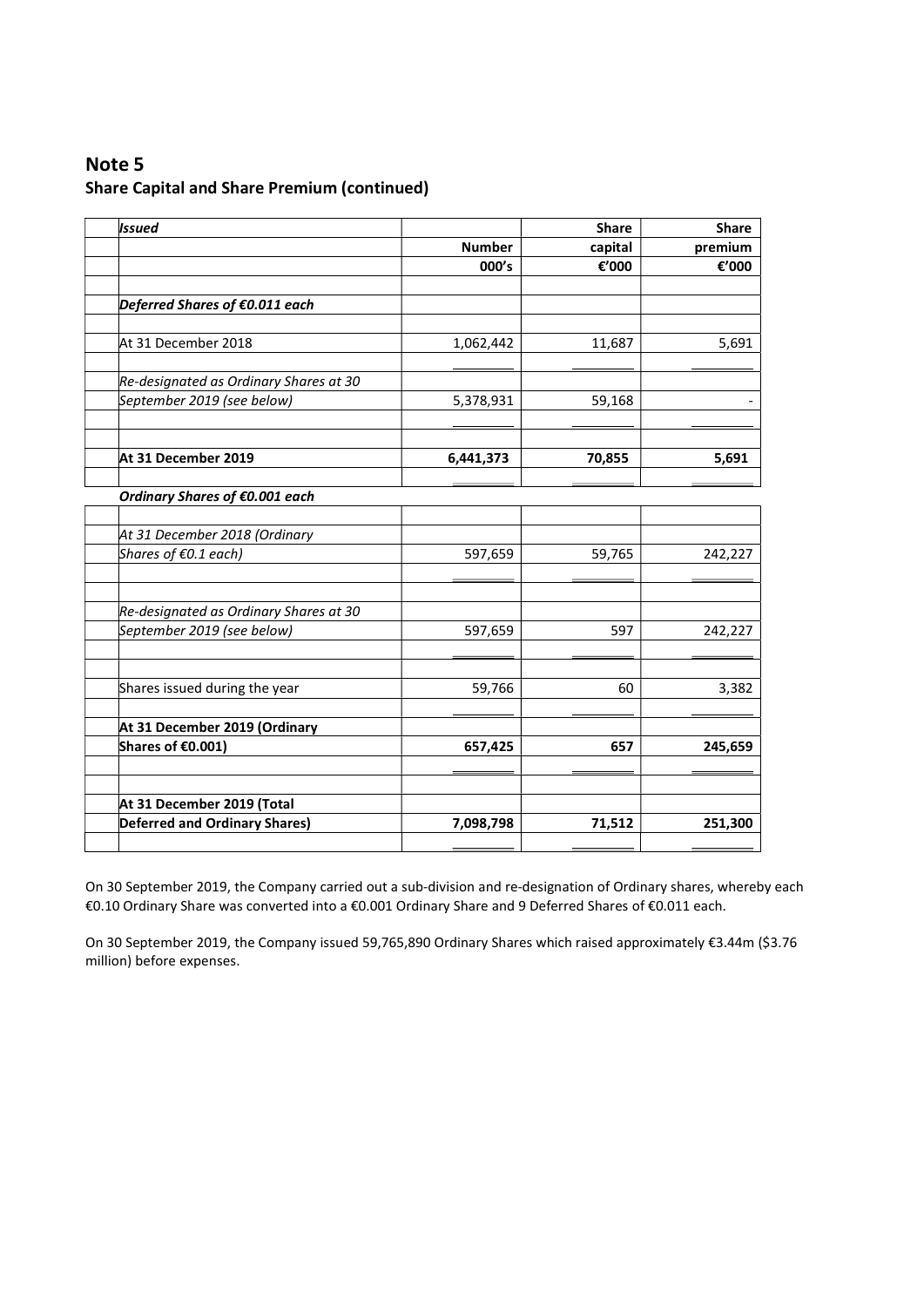# Note 6 Decommissioning provisions

|                                              | 2019     | 2018  |
|----------------------------------------------|----------|-------|
|                                              | €'000    | €'000 |
|                                              |          |       |
| At beginning of year                         | 7,406    | 6,956 |
| Unwinding of discount                        | 521      | 382   |
| Foreign exchange loss                        | 448      | 68    |
| Fair value adjustment in provision liability | (2, 642) |       |
|                                              |          |       |
|                                              |          |       |
| At end of year                               | 5,733    | 7,406 |
|                                              |          |       |

Decommissioning costs are expected to be incurred over the remaining lives of the fields, which are estimated to be between 2025 and 2027. During the year, the Group reassessed the estimated decommissioning period and this has resulted in a fair value adjustment of €2.6m. This adjustment was netted against the exploration and evaluation impairment line within the income statement. The provision for decommissioning is reviewed annually. The provision has been calculated assuming industry established oilfield decommissioning techniques and technology at current prices and is discounted at 10% (2018: 10%) per annum, reflecting the associated risk profile.

## Note 7 Earnings per share

|                                                                                            | 31 December<br>2019 | 31 December<br>2018 |
|--------------------------------------------------------------------------------------------|---------------------|---------------------|
|                                                                                            | <b>Audited</b>      | Audited             |
|                                                                                            | €'000               | €'000               |
|                                                                                            |                     |                     |
|                                                                                            | Total               | Total               |
| Loss attributable to equity holders of the Company                                         | (26, 853)           | (4,799)             |
|                                                                                            |                     |                     |
| The basic weighted average number of ordinary shares in issue is<br>calculated as follows: |                     |                     |
|                                                                                            |                     |                     |
| In issue at beginning and end of year ('000s)                                              | 597,659             | 597,659             |
| Adjustment for share issue in year                                                         | 14,308              |                     |
|                                                                                            |                     |                     |
| Weighted average number of ordinary shares ('000s)                                         | 611,967             | 597,659             |
|                                                                                            |                     |                     |
| Basic and diluted loss per share (cent)                                                    | (4.39)              | (0.80)              |
|                                                                                            |                     |                     |

There is no difference between the basic loss per ordinary share and the diluted loss per ordinary share for the current year as all potentially dilutive ordinary shares outstanding are anti-dilutive in relation to continuing operations.